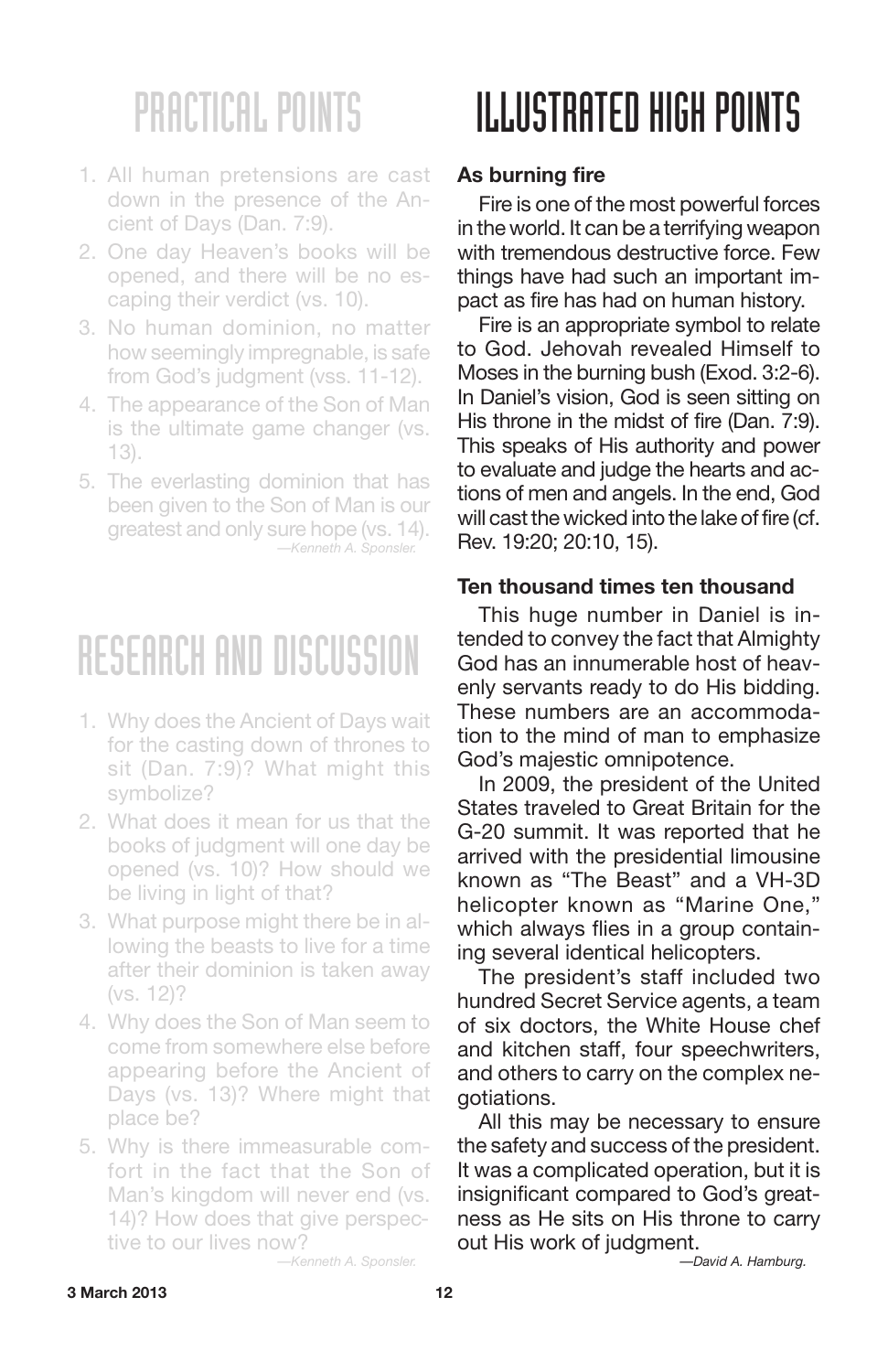- 1. God's faithfulness and holiness put our sin and rebellion in their true, ugly light (Dan. 9:4-5).
- 2. Our sin is repugnant, and no one can escape its shame (vss. 6-8).
- 3. The Lord's merciful forgiveness is our only hope, but it is a glorious hope that we can joyfully embrace (vs. 9).
- 4. All have sinned, and the consequences are deservedly grim (vss. 10-11).
- 5. We have suffered no punishments we did not deserve; God is wholly just in everything He does (vss. 12- 14).

*—Kenneth A. Sponsler.*

## RESEARCH AND DISCUSSION

- 1. When we confess our sins, are we concerned for God's holiness and glory, as Daniel was (Dan. 9:4-5)? Do we pray mostly for our own benefit?
- 2. In what ways have we failed to listen to God's messengers to us (vs. 6)? How is this evidenced in our lives?
- 3. Why is there little sense of shame before God in contemporary praying (vs. 8)? Is this something that should cause us concern?
- 4. How do we embrace the hope of God's forgiveness without taking wrongful advantage of it (vs. 9)?
- 5. Does God still punish sin in the present life the way He did with the people of Israel (vss. 12-14)? How are things different now and yet still similar?

## ILLUSTRATED HIGH POINTS

### **Made my confession**

When a convicted criminal is being sentenced, he is often given an opportunity to speak. Some people remain silent, some protest their innocence, and a few remain defiant.

Some criminals, however, express remorse and seek forgiveness. A young man in Connecticut was sentenced to forty-four years for killing a fellow college student. In his court statement, he took full responsibility for his actions and said he was sorry that he lied, ruined lives, and took his friend's life.

His statement reminds us of the necessity to honestly confess our sins. When we do, we have God's promise of complete forgiveness.

### **Thy judgments**

When the subject of God's judgment is discussed, people tend to accept remarks confined to Bible times. Some people object, however, when it is suggested that God's judgment is happening today or that we should be fearful of coming judgment. In their view, God is either too loving to judge or people are too good to be judged.

True, we know far too little to identify specific events as God's direct judgment, but we dare not excuse sinful attitudes and actions. We should long for broken hearts and people turning from their sins!

#### **Neither have we hearkened**

Israel's rebellion was compounded by their refusal to heed the prophets God sent. Second Chronicles 30:10 indicates that when King Hezekiah sent messengers to Israel to invite the people to celebrate the Passover in Judah, many "laughed them to scorn, and mocked them."

*—Kenneth A. Sponsler.*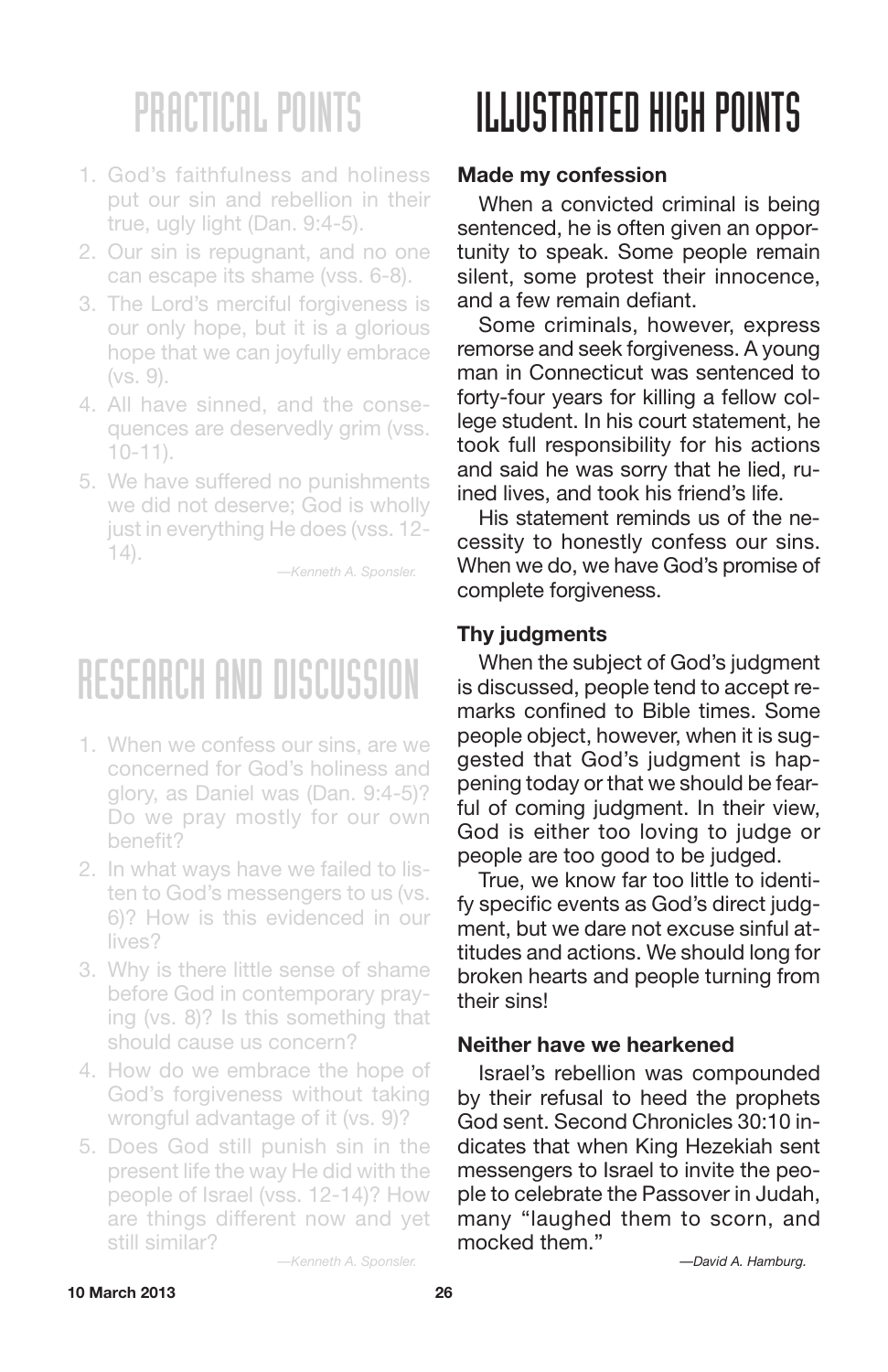- 1. Without authoritative interpretation, visions may provide little insight (Dan. 8:19).
- 2. Kingdoms rise and fall not of their own accord but subject to purposes they can never guess at (vss. 20-22).
- 3. We should not be surprised or alarmed at the prosperity of wicked and terrible rulers (vss. 23- 24).
- 4. Evil is given a time to strut, but it will be destroyed in due course (vs. 25).
- 5. Even with revelation we will not understand all that will take place in God's plan and purpose (vs. 26). *—Kenneth A. Sponsler.*

### RESEARCH AND DISCUSSION

- 1. Why was it important that Daniel understand what was coming in the time future to him (Dan. 8:19)? Why is such information not routinely granted to us?
- 2. Why do the prophecies end with long-ago empires and not continue with what happened in later centuries (vss. 20-22)? What were these events pointing toward?
- 3. By what power, if not "his own" (vs. 24), did the terrible ruler become strong? How does this help us keep things in perspective?
- 4. How can any ruler be so foolish as to "stand up against the Prince of princes" (vs. 25)?
- 5. Why was Daniel told to seal up the vision (vs. 26)? What does that imply for our understanding of these passages?

ILLUSTRATED HIGH POINTS

### **I will make thee know**

A story is told about a church congregation that asked a well-known Bible teacher to come and cover all the prophetic areas of the Bible in a one-day conference. He declined the invitation but added, with a twinkle in his eye, that he knew someone who could do it—a freshman at a nearby Bible college.

### **And his power shall be mighty**

Caleb C. Colton (1780–1832) wrote, "Power will intoxicate the best hearts, as wine the strongest heads. No man is wise enough, nor good enough, to be trusted with unlimited power." This is clear in Daniel's vision of the ram, hegoat, and little horn in Daniel 8.

God allowed these men (symbolized in this vision) to gain power and accomplish exploits in order to prepare the world for the promised Messiah.

### **He shall magnify himself**

The Bible declares that "pride goeth before destruction" (Prov. 16:18). A classic example of this truth involves Major General John Sedgwick at the Battle of Spotsylvania Court House during the Civil War.

The general was directing his artillery placement. As he stood in full view of enemy sharpshooters, he was strongly urged to take cover, since other men had been hit at that spot.

The major general ignored the warnings. He remarked that the sharpshooters "couldn't hit an elephant at this distance," but at that moment, Sedgwick fell dead. He had been killed by a bullet below his left eye.

And so it is as someone has said: "If you think you know it all, you haven't been listening. Ignorance and power and pride are a deadly mixture."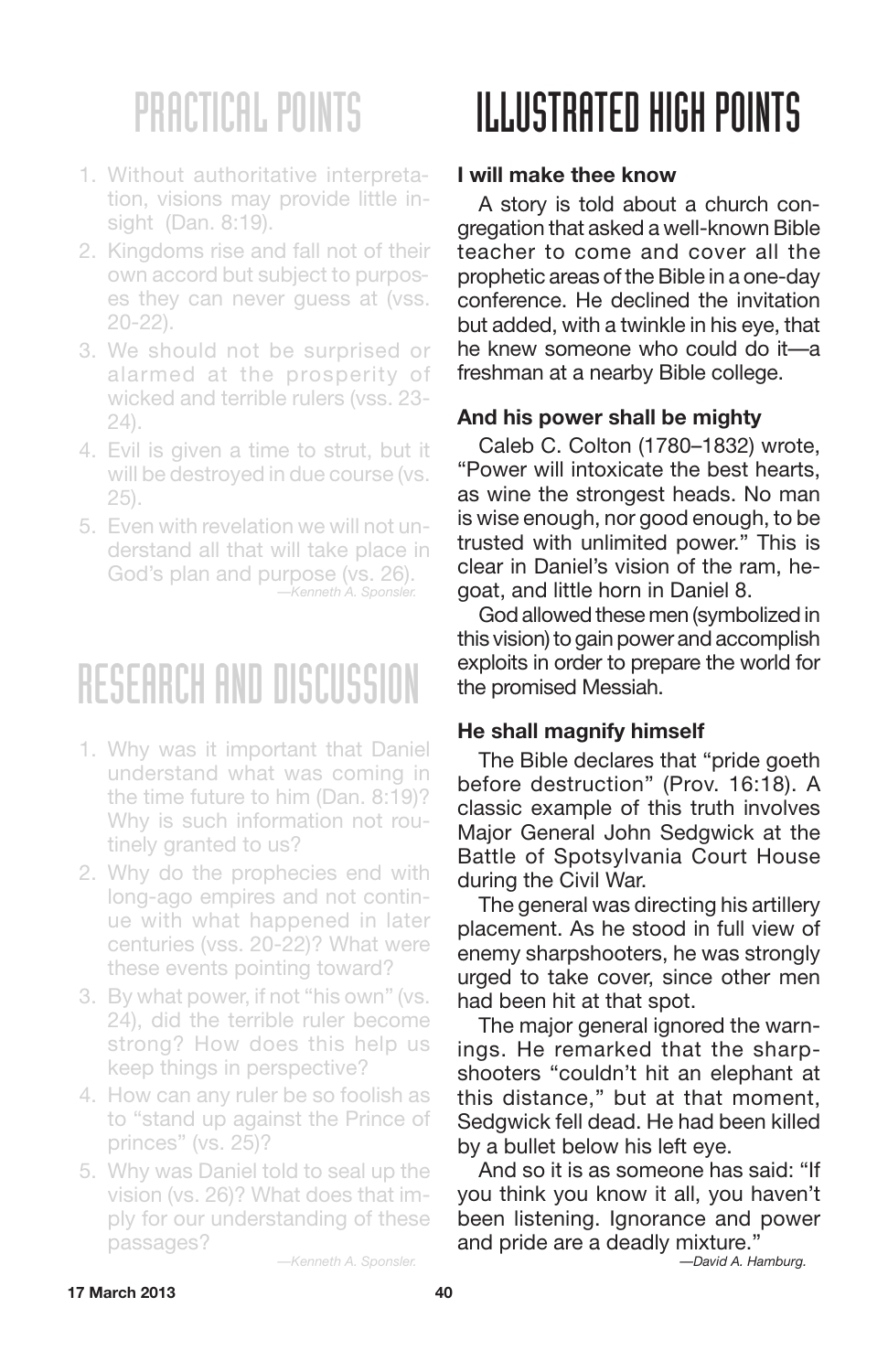- 1. Jesus is still denying Himself for us until we can share His joy with Him (Luke 22:14-16)!
- 2. Jesus is waiting for us to join Him; let us not fail to remember what He did for us (vss. 17-20)!
- 3. It is good to examine our hearts lest we do anything to betray our Lord (vss. 21-23).
- 4. No one is greater than Jesus; if He could serve, we must never think serving is beneath us (vss. 24-27).
- 5. The reward for sticking with Jesus is far greater than anything we might give up for Him (vss. 28-30). *—Kenneth A. Sponsler.*

### RESEARCH AND DISCUSSION

- 1. What fulfillment was Jesus looking for in connection with eating the Passover and drinking the fruit of the vine (Luke 22:15-18)?
- 2. Why did Jesus connect the bread and the cup with remembering what He did for us on the cross (vss. 19-20)? How does communion help us remember in ways mere words might not?
- 3. In what ways is it possible to betray the Lord today (vss. 21-22)?
- 4. What does the timing of the argument over who was greatest tell us about our spiritual condition (vs. 24)?
- 5. How can many believers shirk service as menial and still profess to honor the One who said, "I am among you as he that serveth" (vs. 27)?

## II.I.IISTRATED HIGH POINTS

### **The kingdom of God**

Throughout history there have been men who built great empires with a desire to rule the world. Napoleon, who tried and failed, had this to say about Christ: "Alexander, Caesar, Charlemagne and I myself have founded great empires; but upon what did these creations of our genius depend? Upon force. Jesus alone founded His empire upon love, and to this day millions will die for Him."

How true! Men have experienced great power for a time; but where are they and their kingdoms today? Christ rules the universe, and ultimately all will bow down to Him (Phil. 2:9-11).

#### **Him that betrayeth me**

Betrayal is nothing new. In the Old Testament, we can read about kings who lost their lives due to conspiracies. Then there was David, who was betrayed by Ahithophel (II Sam. 15:31). Naboth lost his life due to Jezebel's scheme (I Kings 21). The New Testament records the ultimate betrayal by Judas.

William Tyndale (1494–1536), who translated considerable parts of the Bible into English, was betrayed by a friend. He was imprisoned in the castle of Vilvoorde, tried (unfairly) for heresy and treason, convicted, then strangled and burned at the stake on 6 October 1536. May God enable us to be ever faithful and true to Christ and those around us.

#### **Among you as he that serveth**

In the United States, the Presidential Medal of Freedom is the highest award for civilians. The Medal of Honor is the highest military decoration.

Our Lord, Master, and King has a higher honor for those who follow His example. It is "The Order of the Towel," which He demonstrated in the upper room. *—David A. Hamburg.*

*—Kenneth A. Sponsler.*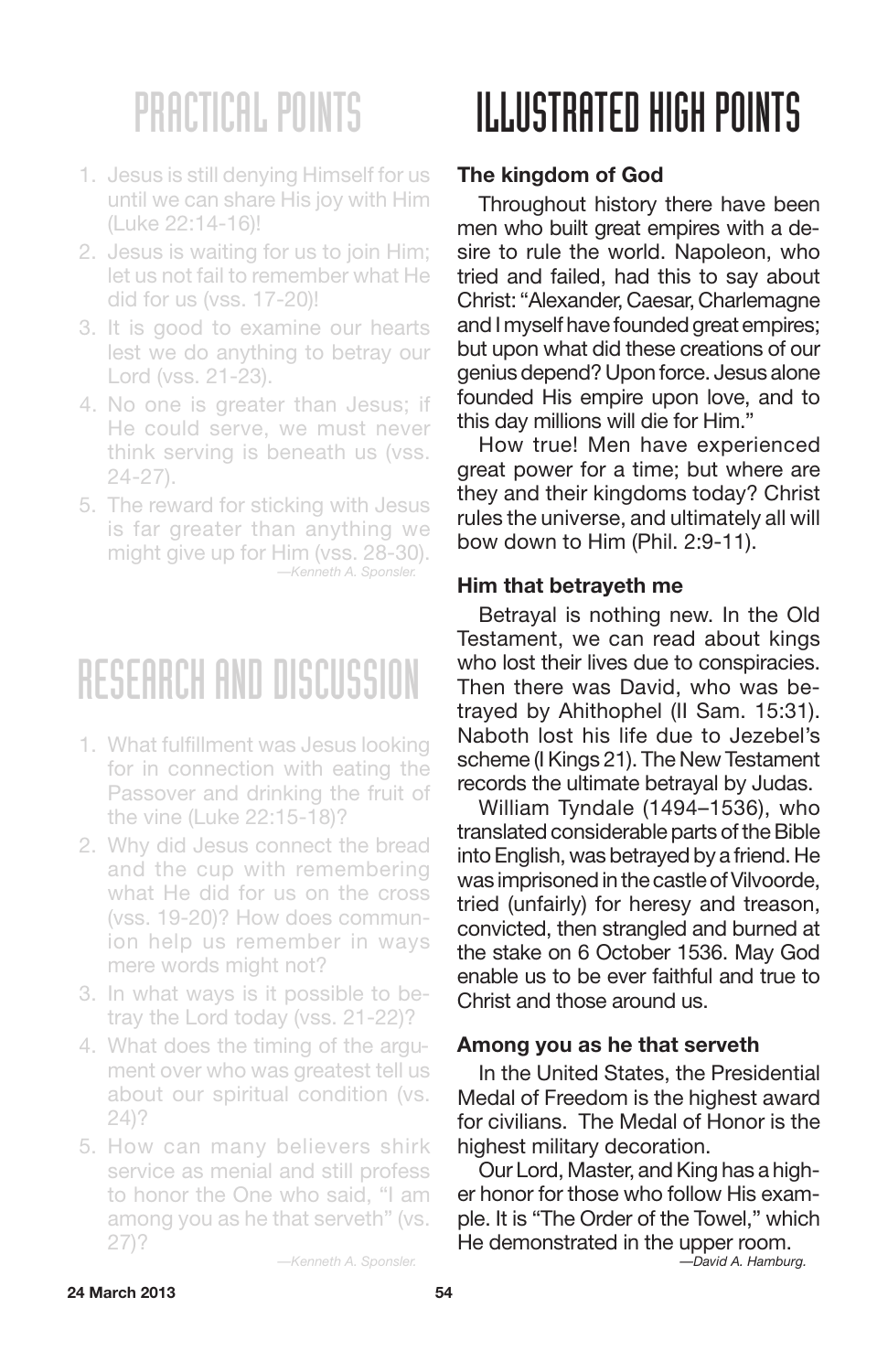- 1. We often fail to see the great things God is doing right in front of us (Luke 24:13-16).
- 2. How foolish we so often are to assume that God is unaware of what we are concerned about (vss. 17- 18)!
- 3. Lack of faith causes us to become disillusioned about things we ought to have been ready for (vss. 19-21).
- 4. We may be slow to perceive, but the Lord knows how to break through our dullness (vss. 28-31).
- 5. When we truly encounter the Lord, we just have to tell others (vss. 32- 35)!

*—Kenneth A. Sponsler.*

## RESEARCH AND DISCUSSION

- 1. Why do you suppose Jesus chose two lesser-known disciples to be among the first He approached after His resurrection (Luke 24:13-15)?
- 2. Why did Jesus play along with the two disciples' assumption of His ignorance (vss. 18-19)? What was His objective?
- 3. The disciples claimed to have trusted in Jesus' mission (vs. 21), but their faith was clearly lacking. In what way did it need readjusting?
- 4. Since these two disciples had not been among the Twelve, why was Jesus' breaking of bread so powerful in bringing recognition to them (vss. 30-31)?
- 5. If you had been there, would you have hurried back that very night or thought the news could wait till morning (vs. 33)?

# ILLUSTRATED HIGH POINTS

#### **Communed together and reasoned**

Local TV news programs like to begin with "breaking news." Every radio or TV station wants to be "first with the news." The need to have breaking news first has caused some reporting to be less than accurate. Years ago a Kansas newspaper had on its masthead, "First with the News—First with the Corrections."

The two disciples on their way to Emmaus were close to the action in Jerusalem, but they were still confused. Although they had heard about the empty tomb via reports from the women and Peter and John, the idea of a resurrection was hard to grasp. Like careful reporters, they were waiting for confirmation.

#### **Should not know him**

From a human and public relations standpoint, one could consider that the resurrection was handled poorly. There was no great publicity—just quiet encounters with ordinary people. Jesus did not seek public acclaim.

Human victories are short-lived. Fame is fleeting. Jesus, however, lives and reigns today in heaven and in the hearts of His followers.

#### **Their eyes were opened**

Theologians give reasons as to why the two on their way to Emmaus did not know Jesus. Obviously, it served God's purpose to delay His recognition. They were blessed by His fellowship and explanation of the Scriptures (cf. Luke 24:32).

There is a rare condition known as prosopagnosia, or "face blindness," where a person is unable to recognize faces. Having this disorder must be frustrating; but "spiritual prosopagnosia" would be eternally fatal.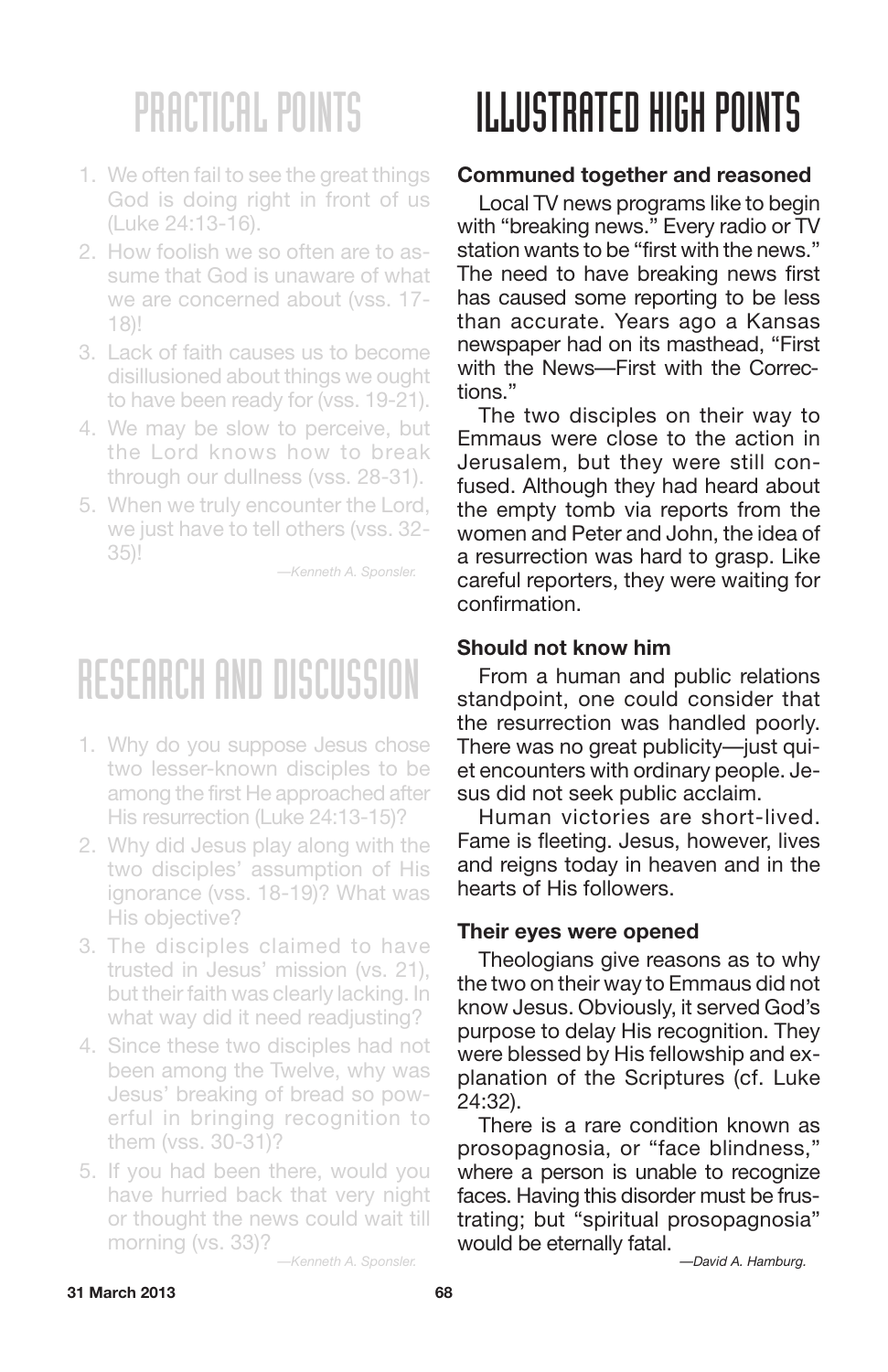- 1. If we think all our doubts would be resolved if we could just *see* Jesus, look at the Eleven (Luke 24:36-38)!
- 2. Jesus shows incomparable patience in overcoming our doubts (vss. 39-43).
- 3. When we get rattled by the seemingly unexpected, Jesus carefully reminds us of the mission (vss. 44-48).
- 4. The promise of the Father comes to those who obediently wait for it in faith (vs. 49).
- 5. Although Jesus is not physically with us now, we are continually surrounded by His presence and joy (vss. 50-53).

*—Kenneth A. Sponsler.*

## RESEARCH AND DISCUSSION

- 1. How does the fact that the disciples thought they were seeing a ghost attest to the reality of the resurrection (Luke 24:37)? How might conspirators have written this account?
- 2. Was the risen Jesus actually hungry when He asked for food (vs. 41)? What was His likely purpose in making the request?
- 3. Since Jesus' explanation of the Scriptures was not recorded for us, how can we be enlightened as the Eleven were (vss. 44-45)?
- 4. How well have we been doing in the preaching of repentance and remission from sin in Jesus' name throughout the world (vs. 47)?
- 5. How was Jesus' ascension—a departure from His people—in reality a great blessing for them (vss. 51-53)? *—Kenneth A. Sponsler.*

# ILLUSTRATED HIGH POINTS

#### **Peace be unto you**

"Have a good day!" is a sincere wish, but nobody can *make* it happen.

A good day is every day lived doing the will of God. Jesus greeted His disciples with the typical "Peace be unto you." He had just risen victorious over sin and death, with the power to confer eternal peace, making it a truly good day for believers.

### **Terrified and affrighted**

The disciples knew nothing about roller coasters, but their emotions took a monster ride that first Easter Sunday.

First, they were devastated by the death of Jesus. There was possibly a glimmer of hope when they heard from the women about the empty tomb.

There was confusion when Peter and John checked the tomb and then sheer terror when Jesus suddenly appeared where the apostles and others had gathered in Jerusalem. Then He spoke, inviting them to touch Him. They did not fully understand, it was all so wonderful, but finally they believed, and the emotional roller-coaster of a day ended with their joyful worship.

### **The promise of my Father**

It has been written, "A man apt to promise is apt to forget." We can attest to the truth of this statement by observation and experience. We regret the many times we fully intended to do something but realized later that it had slipped from our mind. Our intentions were good; our performance was lacking.

"God is not a man, that he should lie" (Num. 23:19); so when He makes a promise, it is certain that He will fulfill it. The Holy Spirit's coming, promised in Joel 2:28-31, confirmed by Jesus in John 14:16, 26, did indeed happen in Acts 2. *—David A. Hamburg.*

**7 April 2013 82**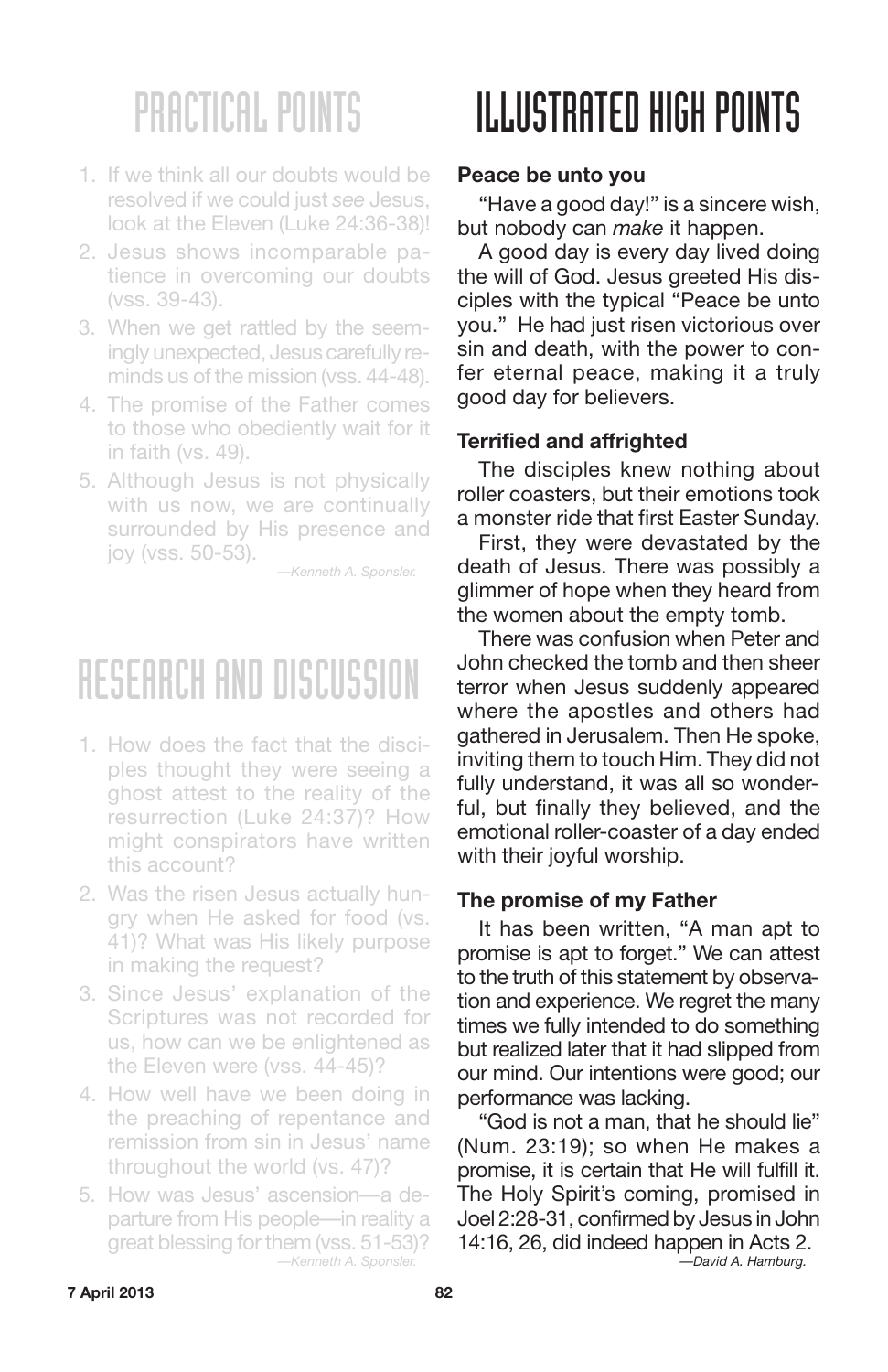- 1. The Spirit manifests Himself in the time and manner of His choosing; this may seem surprising and unnerving to us (Acts 2:1-3).
- 2. The Spirit will always enable us to speak of Jesus (vs. 4).
- 3. When the truth is proclaimed in the power of the Spirit, it gets people talking and asking questions (vss. 5-8).
- 4. No group is too far from God for the Spirit to reach them with the truth (vss. 9-11).
- 5. Even a miraculous presentation of the truth will be met with scoffing and skepticism by some (vss. 12- 13).

*—Kenneth A. Sponsler.*

### RESEARCH AND DISCUSSION

- 1. What made the sound of wind and the appearance of fire so appropriate for the coming of the Spirit on Pentecost (Acts 2:1-3)?
- 2. Why was it important that *all* of the disciples be manifestly filled with the Spirit at this time (vs. 4)?
- 3. Why was it so amazing for the visitors to Jerusalem to hear their own languages being spoken (vss. 5-6)? What fact about the speakers made this so significant (vs. 7)?
- 4. How did the people of various languages know that the *others* were hearing the words in their own languages (vss. 8-9)?
- 5. Why should we never be shocked when the world mocks and scoffs at the great things God does among us (vs. 13)?

*—Kenneth A. Sponsler.*

## ILLUSTRATED HIGH POINTS

#### **All with one accord in one place**

We may be quick to pass over the first few words of Acts 2; but in the light of Luke 22:24, which mentions the ongoing dispute among the disciples as to who was the greatest, Acts 2:1 has great significance.

D. L. Moody taught, "Before we pray that God would fill us, I believe we ought to pray Him to empty us."

Between the Last Supper and the Day of Pentecost, God had done a marvelous work in the hearts of each disciple. May He do so in ours!

#### **All filled with the Holy Ghost**

Jesus bestowed the Third Person of the Trinity to comfort, guide, and empower His followers for ministry.

In 1926, a wealthy Toronto lawyer left behind an amusing will. He had no close heirs, so he left valuable shares in a jockey club to two men known to oppose betting on horses. The bulk of his estate would go to the Toronto woman who gave birth to the most children in the decade following his death. Four women, each with nine children, became wealthy.

Jesus' legacy was not a joke or a prank. He provided graciously.

#### **Others mocking said**

Ridicule is one of the easiest things to do. Many imagine it is the mark of cleverness and wit, but Anthony Cooper, the Earl of Shaftesbury, wrote, "Nothing is more ridiculous than ridicule."

Christians and the Christian church have survived over two thousand years of ridicule. Peter effectively answered those in the crowd who were making fun of the Spirit-filled disciples who were speaking the "wonderful works of God" (Acts 2:11).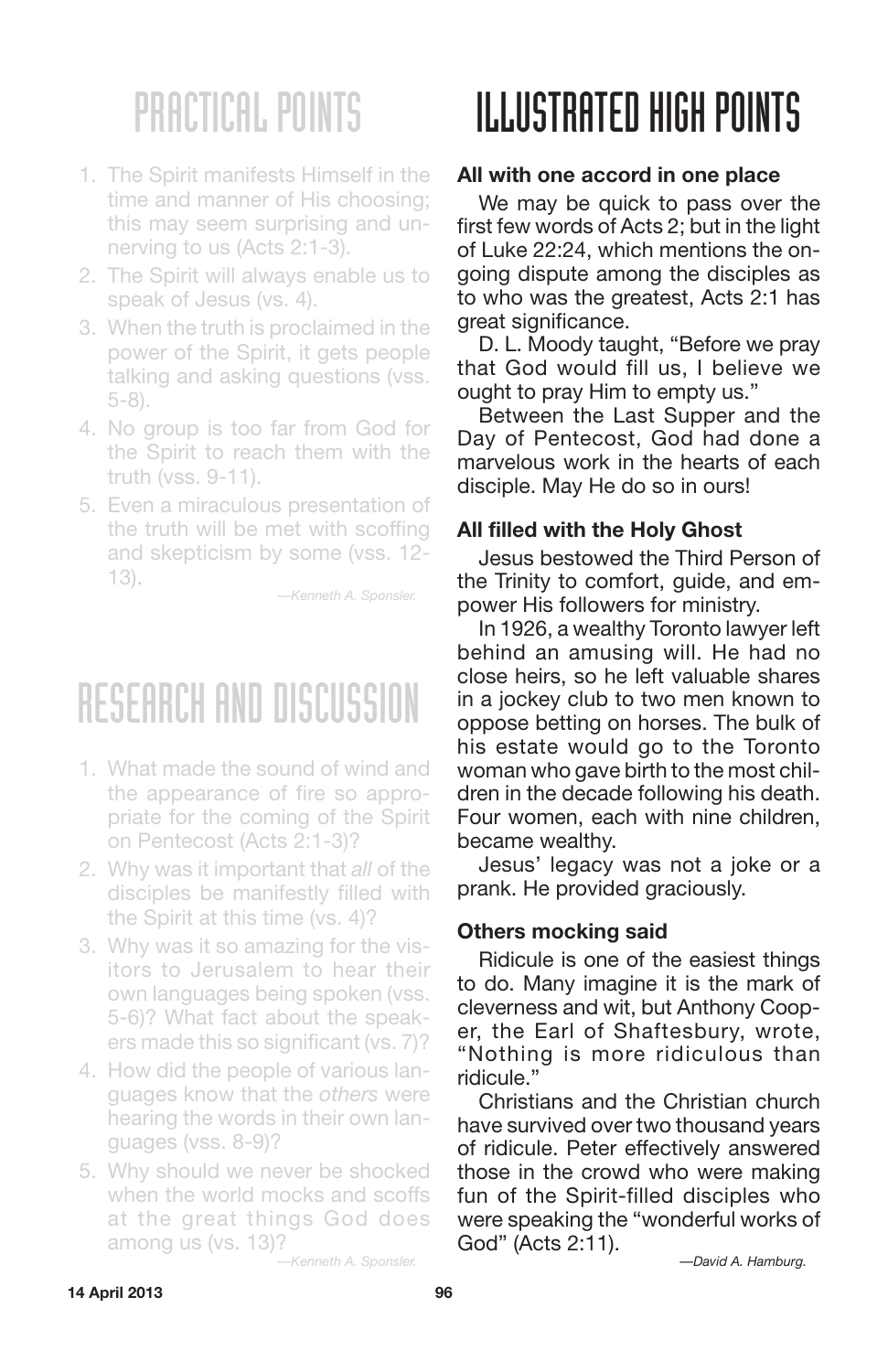- 1. The Lord is gracious to assure us of the blessed future in store for us and for all who have gone before in Him (I Thess. 4:13-15).
- 2. The Lord's return for us is not something we can possibly miss or overlook (vss. 16-18).
- 3. Complacency is the most dangerous position for the world to be in  $(5:1-3)$ .
- 4. Since we *are* children of light, we are to *live* like children of light (vss. 4-8).
- 5. Whatever happens in the short term, our permanent outlook is blessed fellowship with our Lord (vss. 9-11).

*—Kenneth A. Sponsler.*

## RESEARCH AND DISCUSSION

- 1. What fear did Paul's readers have regarding their loved ones who had died (I Thess. 4:14-15)? Why might they have been subject to this fear?
- 2. What arguments over the timing of the rapture have the potential to distract us from important truths about it (vss. 16-17)? What are those truths? What was Paul's main concern (vs. 18)?
- 3. Why do so many people still get hung up over "the times and the seasons" (5:1)? What can we do to avoid this?
- 4. In verses 6-8, what does it mean to "sleep" and "be drunken" and, conversely, to "watch" and "be sober"?
- 5. How should the fact that we are "not appointed . . . to wrath" (vs. 9) affect our daily living? Does it? *—Kenneth A. Sponsler.*

## ILLUSTRATED HIGH POINTS

### **Which have no hope**

Gladys Aylward was a missionary in China who led ninety-four children to safety when the Japanese invaded the country. One morning when all seemed hopeless, a young girl tried to comfort her by referring to the story of Moses in the wilderness. Miss Aylward replied, "Yes, my dear, but I am not Moses." The youngster answered back, "Yes, but God is still God!" And God proved Himself faithful by delivering them all safely.

### **Peace and safety**

Satan asked his evil spirits for a plan to hinder people from following Jesus. The first one suggested, "Tell them there is **no heaven.**"

Satan said, "That will not do, since most are convinced that a better life awaits them."

The second suggestion was to claim that there was **no hell.**

Again Satan said, "No, that will not do, since men's consciences testify against them."

A third suggestion met with Satan's approval. The demon simply said, "I will tell them that there is **no hurry!**"

### **The breastplate of faith and love**

A New England state promoted a lottery ticket that promised two thousand dollars a week for life.

Its advertising featured humorous sketches of people wearing cumbersome medieval armor in order to protect themselves from accidents so that they could live longer. Obviously, gambling's appeal to greed is effective.

Paul urged believers to wear armor but not so that we could live longer on earth. We are to wear the spiritual armor of faith, hope, and love in order to be protected from Satan (cf. Eph. 6:10-18). *—David A. Hamburg.*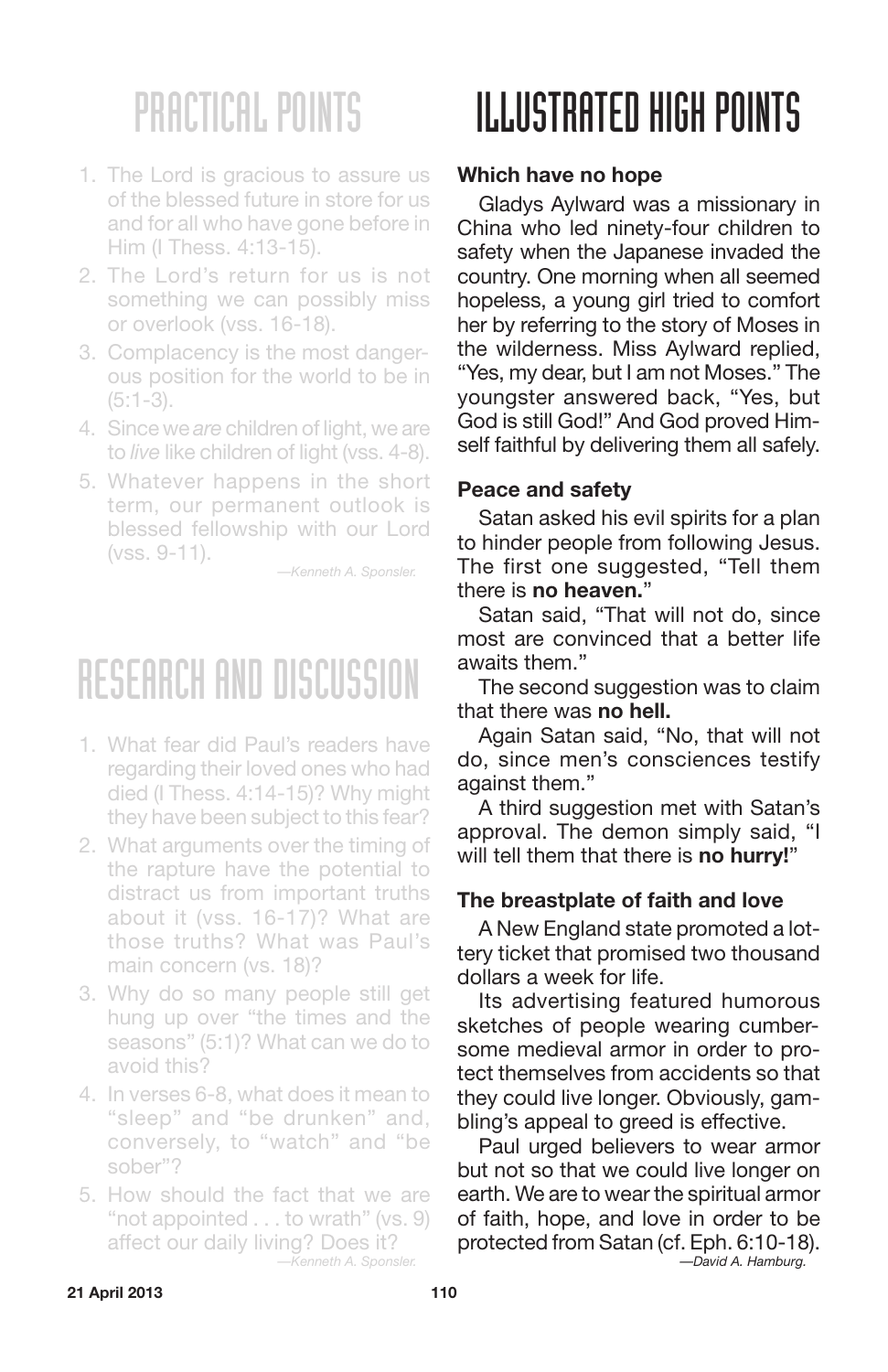- 1. We can safely ignore false prophets of doom, for we have been given the truth of God (II Thess. 2:1-3).
- 2. Satan's counterfeit miracles will deceive only those who have refused to love the truth (vss. 9-10).
- 3. To delight in wickedness is to condemn oneself to delusion (vss. 11- 12).
- 4. Because we have been set apart for glory, we can stand firm in the truth (vss. 13-15).
- 5. Our encouragement comes not from spurious sources but directly from Christ Himself and the Father (vss. 16-17).

*—Kenneth A. Sponsler.*

### RESEARCH AND DISCUSSION

- 1. What could have led some believers to think that the day of Christ had already come (II Thess. 2:1- 3)? What did their fear involve?
- 2. Why is Satan allowed to perform signs and wonders to deceive people (vss. 9-10)? What ultimate good is accomplished through this?
- 3. Is it wrong for God to send a strong delusion to induce people to believe falsehood (vs. 11)? Why is it right for Him to do this?
- 4. We all took pleasure in wickedness to some extent before we were saved. Why are not all of us condemned (vs. 12)?
- 5. What are the "traditions" (vs. 15) to which we are to hold firmly? How does the encouragement of Christ and the Father (vs. 16) help us do this?

## ILLUSTRATED HIGH POINTS

### **Satan . . . lying wonders**

Thomas Brooks (1608–1680) was an English nonconformist Puritan preacher and author who had the following insight regarding our enemy, the devil: "Satan promises the best, but pays the worst; he promises honour, but pays with disgrace; he promises pleasure, and pays with pain; he promises profit, and pays with loss; he promises life, and pays with death. But God pays as he promises; all his promises are made in pure gold."

#### **Strong delusion**

People tend to be gullible in many areas. They often involve themselves in schemes that turn out to be disastrous.

A woman lost her life savings to a swindler. After her money disappeared, she contacted the Better Business Bureau. "Why didn't you contact us first?" the official asked. "Weren't you aware of our services?"

"Oh, yes," she replied, "but I was afraid you would tell me not to do it!"

### **Who believed not the truth**

A Christian speaker told of a time when he was speaking on a college campus. After each meeting, one young man would bombard him with questions. It seemed that no matter how he answered, the student would come back with another question.

Finally, the speaker had had enough and asked him point-blank, "If I could give you a perfectly reasonable answer to all your questions, would you be willing to follow Jesus?"

The young man thought for a few moments and finally confessed that he probably would not. Thus, it appears that his real problem was not a lack of knowledge but an unwillingness to deny himself and submit to God's authority.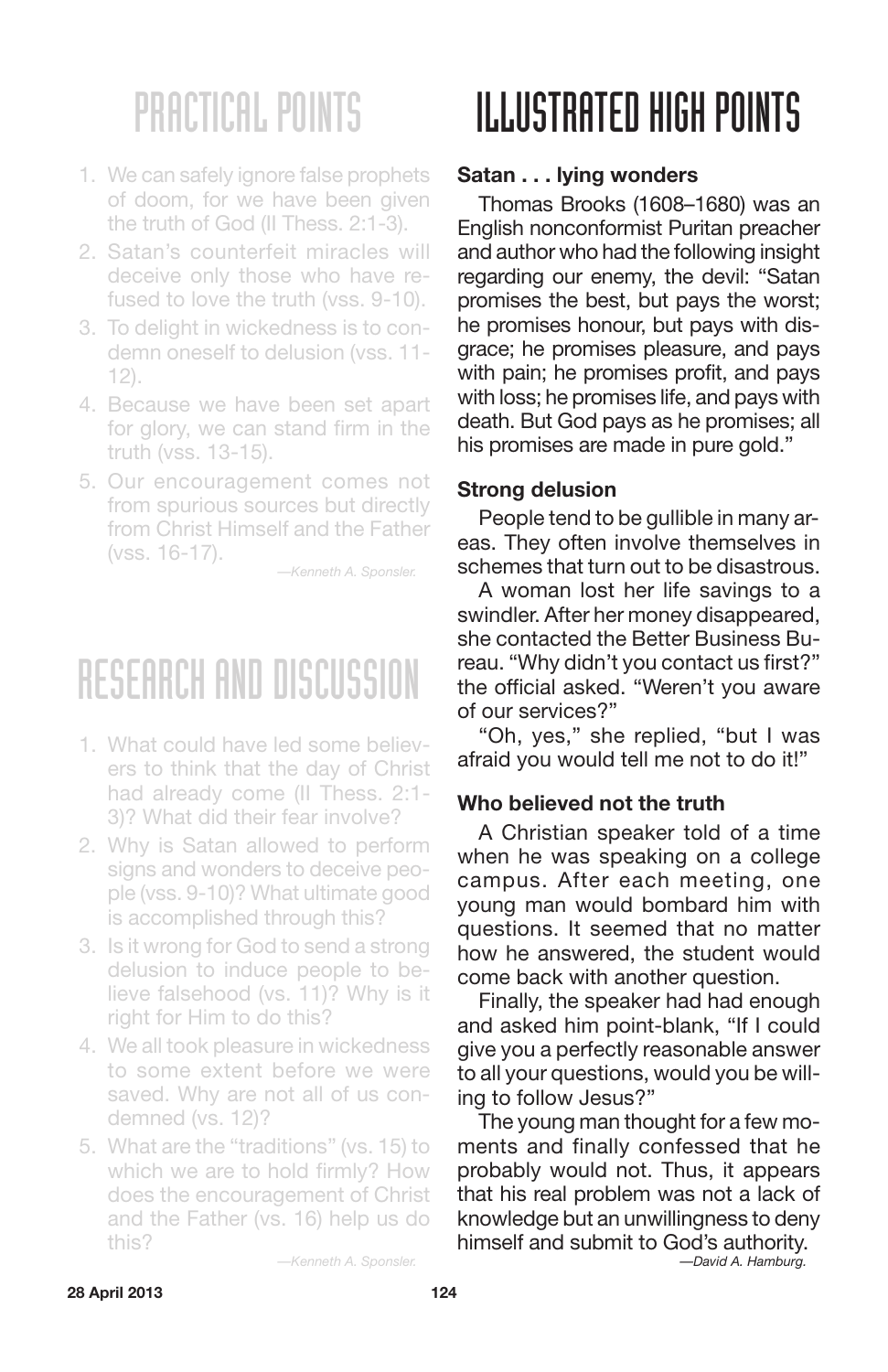- 1. The world's richest billionaire cannot come close to the inheritance we have in Christ (I Pet. 1:3-4).
- 2. Any sufferings we might endure now are nothing compared to the joy in store for us (vss. 5-6).
- 3. Trials are the fire that refines our faith into preciousness beyond compare (vs. 7).
- 4. It is not nearly so important to see Jesus as it is to believe in Him with joy (vss. 8-9).
- 5. In Christ we are privileged beyond even the prophets and the angels (vss. 10-12).

*—Kenneth A. Sponsler.*

## RESEARCH AND DISCUSSION

- 1. What is the "lively hope" (I Pet. 1:3) that we have been born into? How does the resurrection of Jesus Christ bring about this new birth in us?
- 2. What salvation will be revealed "in the last time" (vs. 5)? Do we not have salvation now in Christ? Explain.
- 3. Since gold is a metal that does not corrode, what could Peter have meant in speaking of "gold that perisheth" (vs. 7)?
- 4. How is it that we can love Someone we have never seen (vs. 8)?
- 5. What advantage do we have over even the Old Testament prophets (vss. 10-11)?
- 6. If angels long to look into the truths that have been revealed to us (vs. 12), how can we dare take them for granted? What is our responsibility? *—Kenneth A. Sponsler.*

# ILLUSTRATED HIGH POINTS

### **A lively hope**

W. H. Griffith Thomas wrote in *Genesis: A Devotional Commentary* (Eerdmans) that "Faith looks upward, Hope looks onward. Faith accepts, Hope expects. Faith is concerned with the present promising, Hope is concerned with the thing promised. Faith appropriates, Hope anticipates. Faith is always occupied with the past and present, Hope lives entirely in the future. Our life will be weakened, narrowed, and even maimed, if hope does not occupy a very definite place in our life."

### **Reserved in heaven for you**

The Christian can rejoice even in the midst of severe trials because God's inheritance has been guaranteed by His resurrection power and grace.

An article in the *Kiplinger Magazine* featured a warranty for a piano. The company would repair or replace defective parts—provided the piano was delivered to the factory. The conclusion was that all too often a guarantee is more for the protection of the seller than the buyer.

### **The trial of your faith**

Every Christian faces trials. The South African pastor and writer Andrew Murray (1828–1917) wrote the following words to help him through a trial: "First, He brought me here. It is His will that I am in this strait place. In that fact will I rest.

"Next, He will keep me here in His love, and give me the grace to behave as His child.

"Then, He will make the trial a blessing, teaching me the lessons He intends me to learn, and working in me the grace He means to bestow.

"Last, in His good time, He can bring me out again—how and when He knows."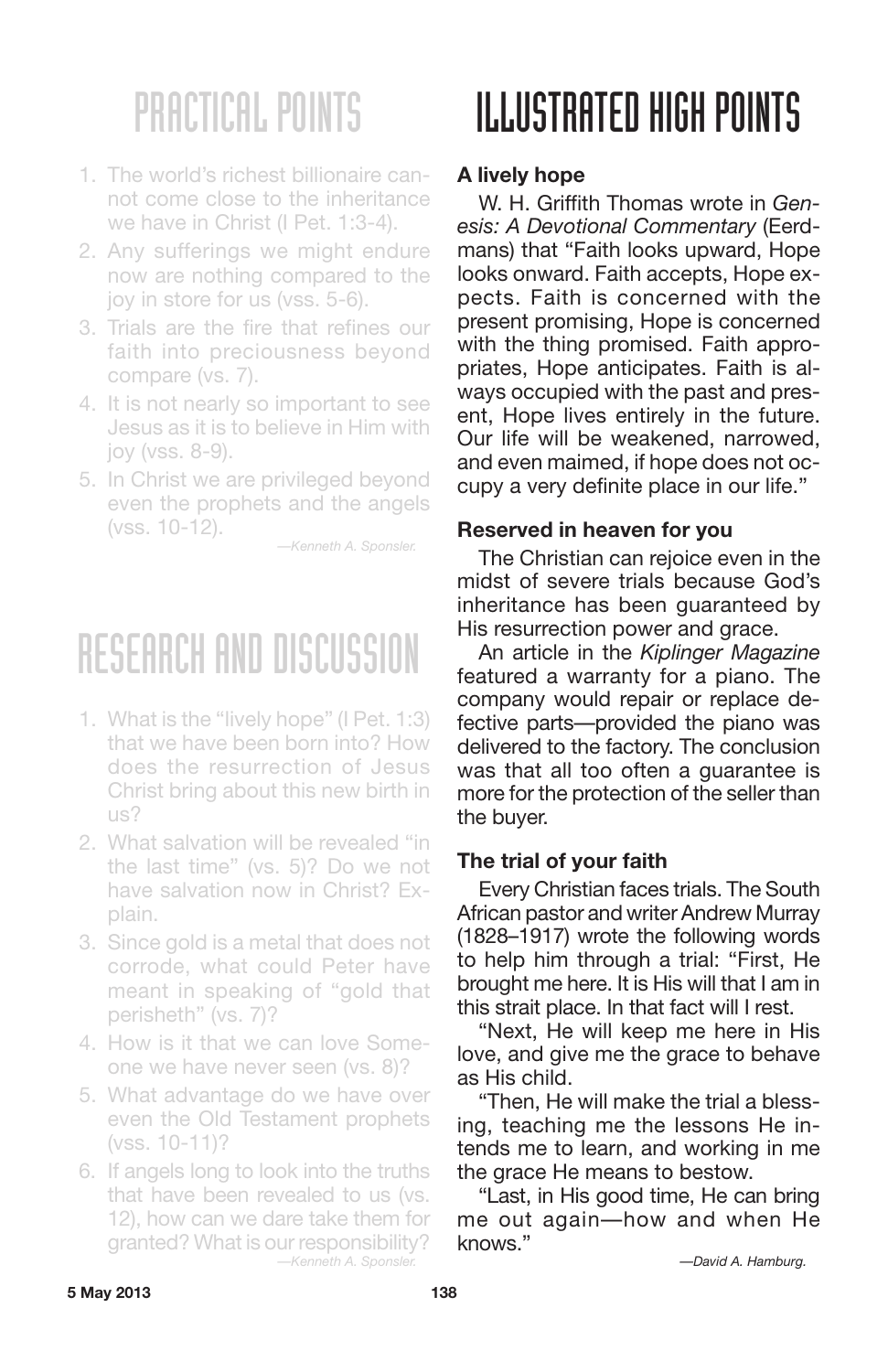- 1. We should never complain that the Christian life is too hard; we have been given all we need to live it gloriously (II Pet. 1:3).
- 2. God has given us His nature; we must live it out in practice (vss. 4- 7).
- 3. To neglect the qualities of the Spirit that we have been given is to inexcusably rob ourselves (vss. 8-9).
- 4. Living daily in God's power brings assurance that we are really His (vss. 10-11).
- 5. We will never outgrow the need for reminders of the truth (vss. 12-14). *—Kenneth A. Sponsler.*

### RESEARCH AND DISCUSSION

- 1. How do God's promises make us partakers of His nature (II Pet. 1:4)? What is our part in this relationship?
- 2. How do we add to our lives virtues that can be received only from God (vss. 5-6)?
- 3. Why does love stand last in Peter's list while it is first in Paul's (II Pet. 1:7; cf. I Cor. 13:13)? Is there any discrepancy here? Why, or why not?
- 4. What is the spiritual condition of a person who has forgotten that he has been cleansed from past sins (II Pet. 1:9)?
- 5. How is it possible to make our "calling and election sure" (vs. 10)? Is that within human capacity? Explain.
- 6. What can we do to refresh each other's memory of the truths we have received (vs. 13)?

# ILLUSTRATED HIGH POINTS

### **Given unto us all things**

Today's supermarkets can average 46,000 square feet in size and offer an average of 38,718 different items. We can usually find everything we want at the local store.

I grew up in a small town. Sixty-five years ago, our local, 900-square-foot store provided all that we needed. Back then, our mothers cooked more from scratch than from boxes.

Peter declared that God has given every believer all that is needed for life and godliness. He then mentioned seven specifics that are provided to enable believers to be effective servants of the Lord.

#### **Blind, and cannot see afar off**

Christ has opened the eyes (mind) of those who have believed. It is possible, however, for one to shut his eyes to what he does not wish to see.

There is an old story about a desert nomad who woke up hungry. He lit a lamp and began eating some dates. He noticed one had a worm in it, so he threw it out. He tried another, but it also had a worm, so he threw that one out. Then, reasoning that if this continued, he would not have any dates left to eat, he put out his lamp and continued eating.

And so it is—many prefer denial and ignorance instead of the truth, continuing in the direction that only causes grief.

#### **In remembrance of these things**

It seems that Christians regularly need reminders of previously learned biblical truths. Indeed, much of what we read and hear on Sundays is something we have heard before. There is little that is absolutely new. Even so, sometimes we feel our minds are like a sieve. The information goes in, but it is soon forgotten.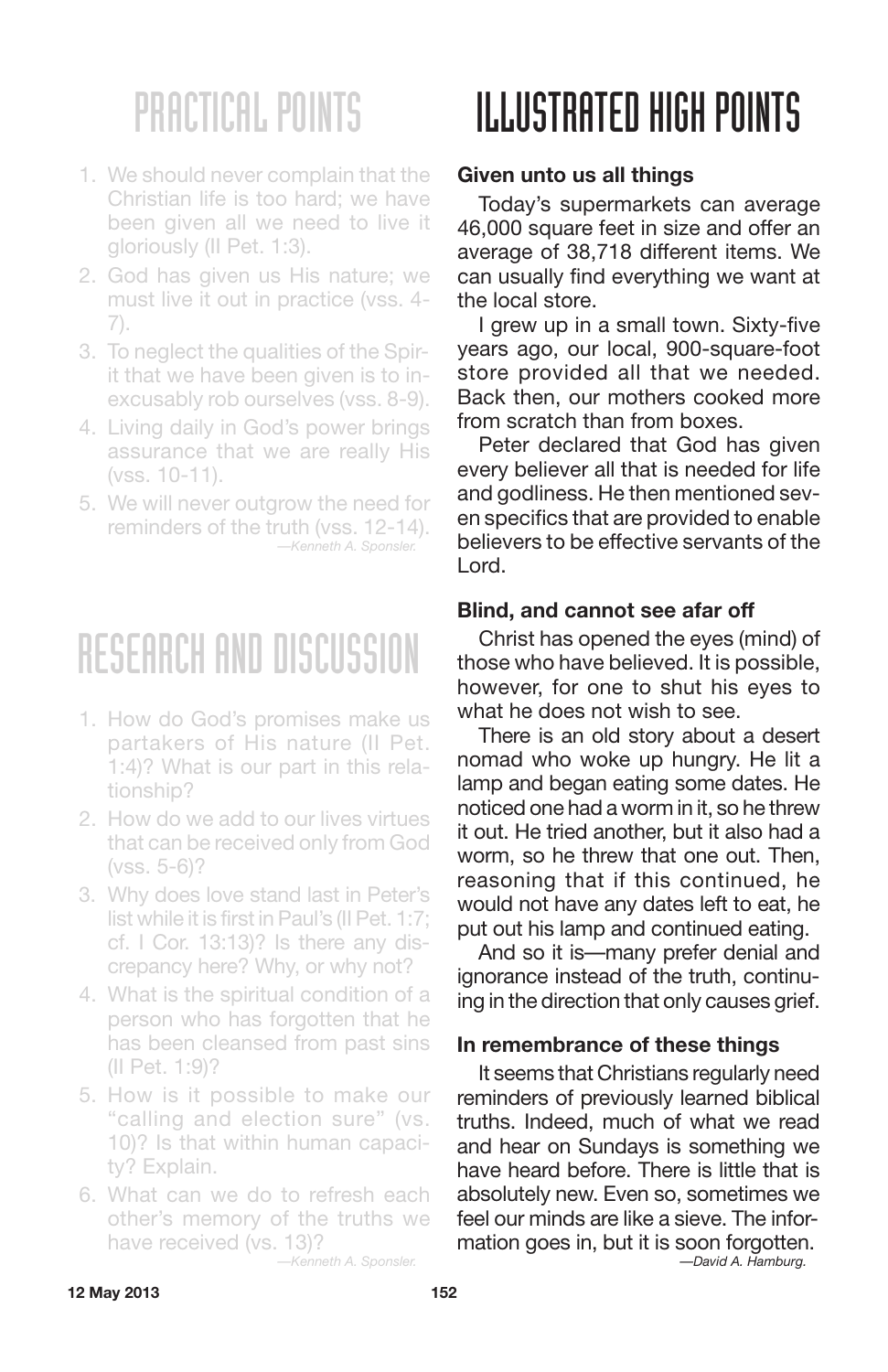- 1. Suffering has the signal benefit of greatly weakening the hold of sin over those who endure it (I Pet.  $4.1 - 2$
- 2. Those caught in the grip of sin cannot understand why anyone would want to avoid it (vss. 3-4).
- 3. Judgment holds terror for sinners but life for those who have been rescued from sin (vss. 5-6).
- 4. Prayer, love, and hospitality should mark our lives in the world (vss. 7- 9).
- 5. Spiritual gifts must be used in service to others and for the glory of God (vss. 10-11).

*—Kenneth A. Sponsler.*

## RESEARCH AND DISCUSSION

- 1. If, as I Peter 4:1 says, a person who has suffered "hath ceased from sin," should we seek out suffering? How could this verse be misused?
- 2. Why do unbelievers not see the value in being set free from sin and, instead, heap abuse on those who have been (vs. 4)?
- 3. In what way was the gospel preached to the dead (vs. 6)? Does this imply that everybody gets a second opportunity after death? Why, or why not?
- 4. In what way does love cover a multitude of sins (vs. 8)? In what way do we want to avoid misusing this truth?
- 5. What are some practical ways to make sure we use our spiritual gifts to serve others rather than call attention to ourselves (vs. 10)? *—Kenneth A. Sponsler.*

# II.I.IISTRATED HIGH POINTS

### **Ready to judge**

God, the Omnipotent One, is fully capable of justly judging each person in the world.

During 2011, in Connecticut, a man was sentenced to life imprisonment plus one hundred years for the brutal murder of a seventeen-year-old woman. Another man, who had served twenty years in prison for the crime, was released. When he was arrested, tried, and convicted, DNA testing had not been available. Now, the truth was known. The innocent man was released, and the true killer was sentenced.

God needs no DNA evidence. He knows all and will eventually judge everyone with truth and fairness.

#### **Charity shall cover**

Even though Benjamin Franklin is not remembered as an evangelical Christian, he nevertheless had an awareness of God. He left us with some wise sayings. He wrote, "I resolve to speak ill of no man whatever, not even in a matter of truth; but rather by some means excuse the faults I hear charged upon others, and upon proper occasions speak all the good I know of everybody."

#### **Use hospitality**

Visiting a church in the Chicago area, we were met by a young woman with Down syndrome. She welcomed us to her church, asked whether we were new in the area, gave us literature, and wished us well.

Here was a church that entrusted a sensitive ministry to one who had limitations but was able to use a smile and a friendly greeting to God's glory. Many of us with gifts and abilities shirk the ministry of hospitality.